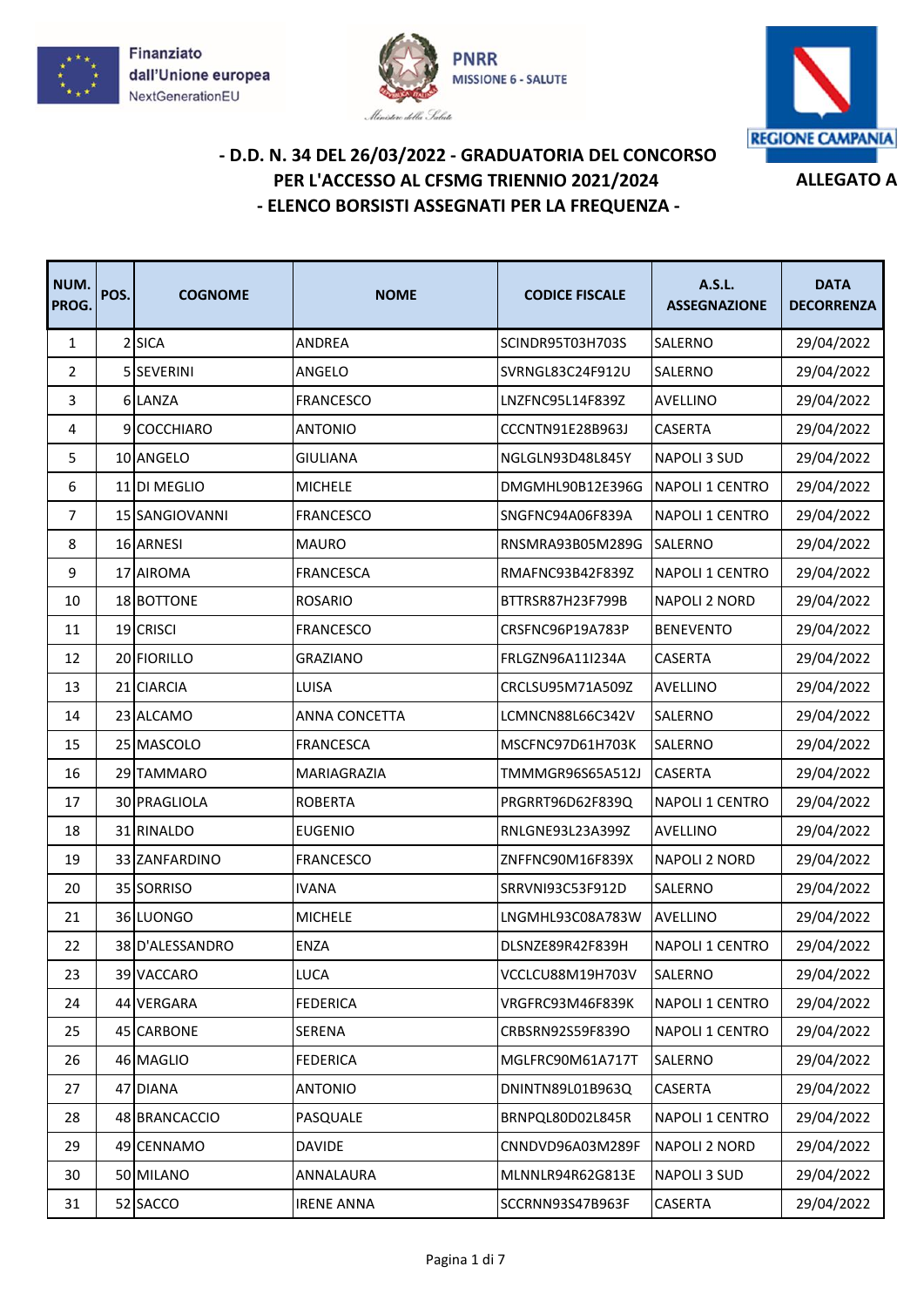





| NUM.<br>PROG. | POS. | <b>COGNOME</b> | <b>NOME</b>          | <b>CODICE FISCALE</b> | A.S.L.<br><b>ASSEGNAZIONE</b> | <b>DATA</b><br><b>DECORRENZA</b> |
|---------------|------|----------------|----------------------|-----------------------|-------------------------------|----------------------------------|
| 32            |      | 54 FEDELE      | <b>DAVIDE</b>        | FDLDVD92L28I483M      | NAPOLI 3 SUD                  | 29/04/2022                       |
| 33            |      | 56 DE ROSA     | <b>FELICIA</b>       | DRSFLC81R44A509S      | NAPOLI 3 SUD                  | 29/04/2022                       |
| 34            |      | 60 PICCIOCCHI  | CARMEN               | PCCCMN92H61A509T      | NAPOLI 3 SUD                  | 29/04/2022                       |
| 35            |      | 65 D'AMBRA     | <b>CECILIA</b>       | DMBCCL95M48F799A      | <b>NAPOLI 2 NORD</b>          | 29/04/2022                       |
| 36            |      | 66 CLARO       | <b>DANIELA</b>       | CLRDNL94M55F912V      | SALERNO                       | 29/04/2022                       |
| 37            |      | 69 SACCO       | MARIA GRAZIA         | SCCMGR87C57B963V      | CASERTA                       | 29/04/2022                       |
| 38            |      | 70 SODANO      | SIMONA               | SDNSMN85L64L628S      | SALERNO                       | 29/04/2022                       |
| 39            |      | 71 DI SETTE    | ALESSANDRA MARINELLA | DSTLSN84P66B963B      | CASERTA                       | 29/04/2022                       |
| 40            |      | 72 TUFANO      | <b>FABIO</b>         | TFNFBA84M02F839I      | NAPOLI 1 CENTRO               | 29/04/2022                       |
| 41            |      | 76 RAMBALDO    | LUDOVICA             | RMBLVC96B62H703I      | SALERNO                       | 29/04/2022                       |
| 42            | 77   | MARIGLIANO     | SABATO               | MRGSBT94R11H703W      | SALERNO                       | 29/04/2022                       |
| 43            |      | 78 BALIA       | <b>MARIO</b>         | BLAMRA94D01C129L      | <b>NAPOLI 3 SUD</b>           | 29/04/2022                       |
| 44            |      | 80 MARCHESE    | ARMANDO              | MRCRND93M08G309T      | <b>NAPOLI 2 NORD</b>          | 29/04/2022                       |
| 45            |      | 81 IANDOLO     | <b>MELISSA</b>       | NDLMSS92H68A489Q      | <b>AVELLINO</b>               | 29/04/2022                       |
| 46            |      | 82 MENDITTO    | PASQUALINO           | MNDPQL90T19A512Q      | <b>NAPOLI 2 NORD</b>          | 29/04/2022                       |
| 47            |      | 83 CAPUTO      | <b>FEDERICA</b>      | CPTFRC87S65A489O      | AVELLINO                      | 29/04/2022                       |
| 48            |      | 85 DELL'ANNO   | <b>NICOLA</b>        | DLLNCL87E15A509E      | NAPOLI 3 SUD                  | 29/04/2022                       |
| 49            |      | 86 MORETTI     | <b>ANTONIO</b>       | MRTNTN86D11F839O      | CASERTA                       | 29/04/2022                       |
| 50            |      | 88 LAMATTINA   | LUIGI GIUSEPPE       | LMTLGS97A01G793M      | SALERNO                       | 29/04/2022                       |
| 51            |      | 89 PETILLO     | <b>ANTONIETTA</b>    | PTLNNT96S63F924L      | <b>NAPOLI 3 SUD</b>           | 29/04/2022                       |
| 52            |      | 93 MARASCO     | LUCREZIA             | MRSLRZ91R44F839A      | NAPOLI 3 SUD                  | 29/04/2022                       |
| 53            |      | 95 CARBONE     | <b>FRANCESCO</b>     | CRBFNC90C05F839G      | <b>NAPOLI 2 NORD</b>          | 29/04/2022                       |
| 54            |      | 96 LANNA       | <b>ANTONIO</b>       | LNNNTN74C14F839F      | NAPOLI 2 NORD                 | 29/04/2022                       |
| 55            |      | 102 CAPASSO    | <b>CIPRIANO</b>      | CPSCRN95M30A512S      | CASERTA                       | 29/04/2022                       |
| 56            |      | 107 INFANTE    | <b>EMILIA MARIA</b>  | NFNMMR93T67L628S      | SALERNO                       | 29/04/2022                       |
| 57            |      | 112 FUSCO      | <b>GIAMPIERO</b>     | FSCGPR79A23A024G      | <b>NAPOLI 2 NORD</b>          | 29/04/2022                       |
| 58            |      | 116 CIMMINO    | CRISTINA             | CMMCST95L50F799A      | <b>NAPOLI 2 NORD</b>          | 29/04/2022                       |
| 59            |      | 119 PELOSI     | RAFFAELE             | PLSRFL94E22A783K      | <b>BENEVENTO</b>              | 29/04/2022                       |
| 60            |      | 120 CURCIO     | <b>GIOVANNI</b>      | CRCGNN94D04C129C      | NAPOLI 3 SUD                  | 29/04/2022                       |
| 61            |      | 122 MUSTO      | <b>ROSA</b>          | MSTRSO92A61F839P      | CASERTA                       | 29/04/2022                       |
| 62            |      | 123 ZINNO      | FRANCESCA            | ZNNFNC91B68F839W      | NAPOLI 1 CENTRO               | 29/04/2022                       |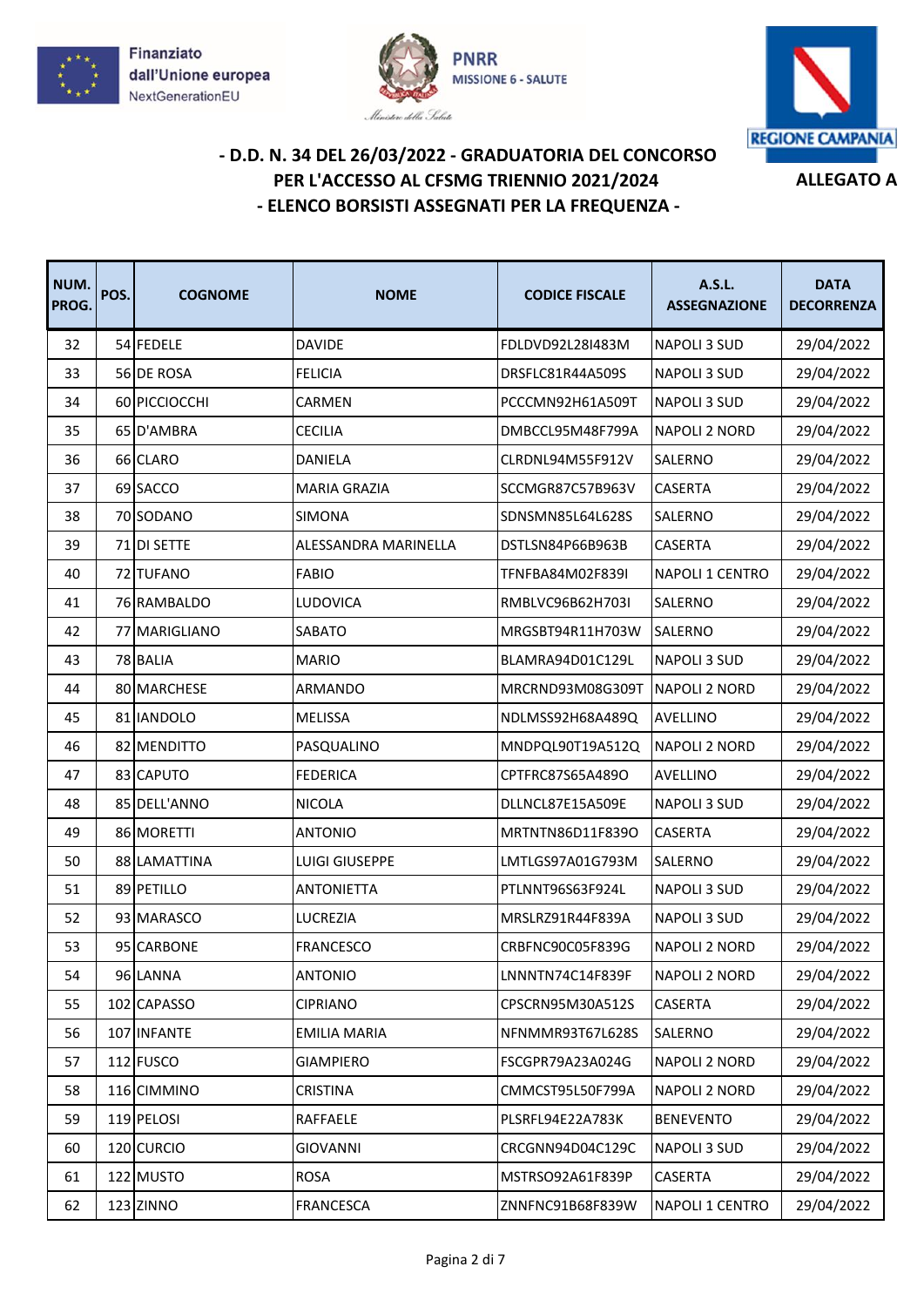





| NUM.<br>PROG. | POS. | <b>COGNOME</b>       | <b>NOME</b>              | <b>CODICE FISCALE</b> | A.S.L.<br><b>ASSEGNAZIONE</b> | <b>DATA</b><br><b>DECORRENZA</b> |
|---------------|------|----------------------|--------------------------|-----------------------|-------------------------------|----------------------------------|
| 63            |      | 124 PARADISO         | <b>DONATO</b>            | PRDDNT88D02F839A      | <b>NAPOLI 3 SUD</b>           | 29/04/2022                       |
| 64            |      | 125 CAIAZZA          | CARMELA                  | CZZCML87S63F912L      | SALERNO                       | 29/04/2022                       |
| 65            |      | 126 RAIA             | <b>FERDINANDO</b>        | RAIFDN84T11F924X      | NAPOLI 3 SUD                  | 29/04/2022                       |
| 66            |      | 128 CROCCO           | <b>ANTONIO</b>           | CRCNTN82S05F839F      | <b>BENEVENTO</b>              | 29/04/2022                       |
| 67            |      | 129 GALIETTA         | <b>GIUSEPPINA</b>        | GLTGPP79E70C933K      | <b>BENEVENTO</b>              | 29/04/2022                       |
| 68            |      | 133 BRUNO            | <b>VINCENZO MARIA</b>    | BRNVCN95L29F912F      | SALERNO                       | 29/04/2022                       |
| 69            |      | 135 BUSALACCHI       | <b>GIORGIA</b>           | BSLGRG94P67G309X      | NAPOLI 1 CENTRO               | 29/04/2022                       |
| 70            |      | 136 MEMOLI           | <b>MARIA</b>             | MMLMRA93S65F912L      | SALERNO                       | 29/04/2022                       |
| 71            |      | 137 SETTEMBRE        | CARMELA                  | STTCML93D63C361F      | SALERNO                       | 29/04/2022                       |
| 72            |      | 138 SCOTTO DI MINICO | <b>ANTONIO</b>           | SCTNTN87A23F839W      | <b>NAPOLI 2 NORD</b>          | 29/04/2022                       |
| 73            |      | 139 ROCCARO          | <b>DAVIDE</b>            | RCCDVD82R29F839B      | NAPOLI 1 CENTRO               | 29/04/2022                       |
| 74            |      | 140 BOVE             | <b>DONATO</b>            | BVODNT96P22A717Q      | SALERNO                       | 29/04/2022                       |
| 75            |      | 142 FORTE            | <b>FRANCESCA FELICIA</b> | FRTFNC94E64H703V      | SALERNO                       | 29/04/2022                       |
| 76            |      | 147 PICA             | <b>VERONICA</b>          | PCIVNC96P65A783S      | <b>BENEVENTO</b>              | 29/04/2022                       |
| 77            |      | 148 TRANCHESE        | <b>ROBERTA</b>           | TRNRRT96D58F839T      | NAPOLI 3 SUD                  | 29/04/2022                       |
| 78            |      | 150 FERULLO          | ANGELA                   | FRLNGL94E50A509R      | AVELLINO                      | 29/04/2022                       |
| 79            |      | 152 CHIODELLI        | VALERIO                  | CHDVLR93L14B715B      | <b>CASERTA</b>                | 29/04/2022                       |
| 80            |      | 154 DIANA            | <b>IOLANDA</b>           | DNILND93C55B963Z      | CASERTA                       | 29/04/2022                       |
| 81            |      | 156 SANSEVIERO       | ANTONIO FRANCESCO BIAGIO | SNSNNF92B03G793O      | SALERNO                       | 29/04/2022                       |
| 82            |      | 157 SCALZONE         | <b>DORIANA</b>           | SCLDRN91T41B963N      | CASERTA                       | 29/04/2022                       |
| 83            |      | 158 DE ROSA          | <b>ROSSELLA</b>          | DRSRSL90P58H703Z      | SALERNO                       | 29/04/2022                       |
| 84            |      | 159 PEDICINI         | CORINNA                  | PDCCNN90A61A783C      | SALERNO                       | 29/04/2022                       |
| 85            |      | 160 IACOVINO         | ROSA MARIA               | CVNRMR89M66D390D      | SALERNO                       | 29/04/2022                       |
| 86            |      | 161 MAINOLFI         | <b>DOMENICO</b>          | MNLDNC89B09A783L      | <b>BENEVENTO</b>              | 29/04/2022                       |
| 87            |      | 162 D'ALTERIO        | <b>IVANA</b>             | DLTVNI88E62G309G      | <b>NAPOLI 2 NORD</b>          | 29/04/2022                       |
| 88            |      | 163 D'AMICO          | <b>ROSA</b>              | DMCRSO87C45A509T      | CASERTA                       | 29/04/2022                       |
| 89            |      | 164 PROTO            | <b>MICHELA</b>           | PRTMHL86B49H703Z      | SALERNO                       | 29/04/2022                       |
| 90            |      | 166 INFORZATO        | <b>PIETRO</b>            | NFRPTR85B18B715Z      | CASERTA                       | 29/04/2022                       |
| 91            |      | 167 MICERA           | <b>FEDERICA</b>          | MCRFRC83R67F839O      | CASERTA                       | 29/04/2022                       |
| 92            |      | 172 FERRIGNO         | <b>CLAUDIA</b>           | FRRCLD94C71F839C      | SALERNO                       | 29/04/2022                       |
| 93            |      | 174 MARTINEZ         | <b>GIUSEPPE</b>          | MRTGPP89C09F839T      | CASERTA                       | 29/04/2022                       |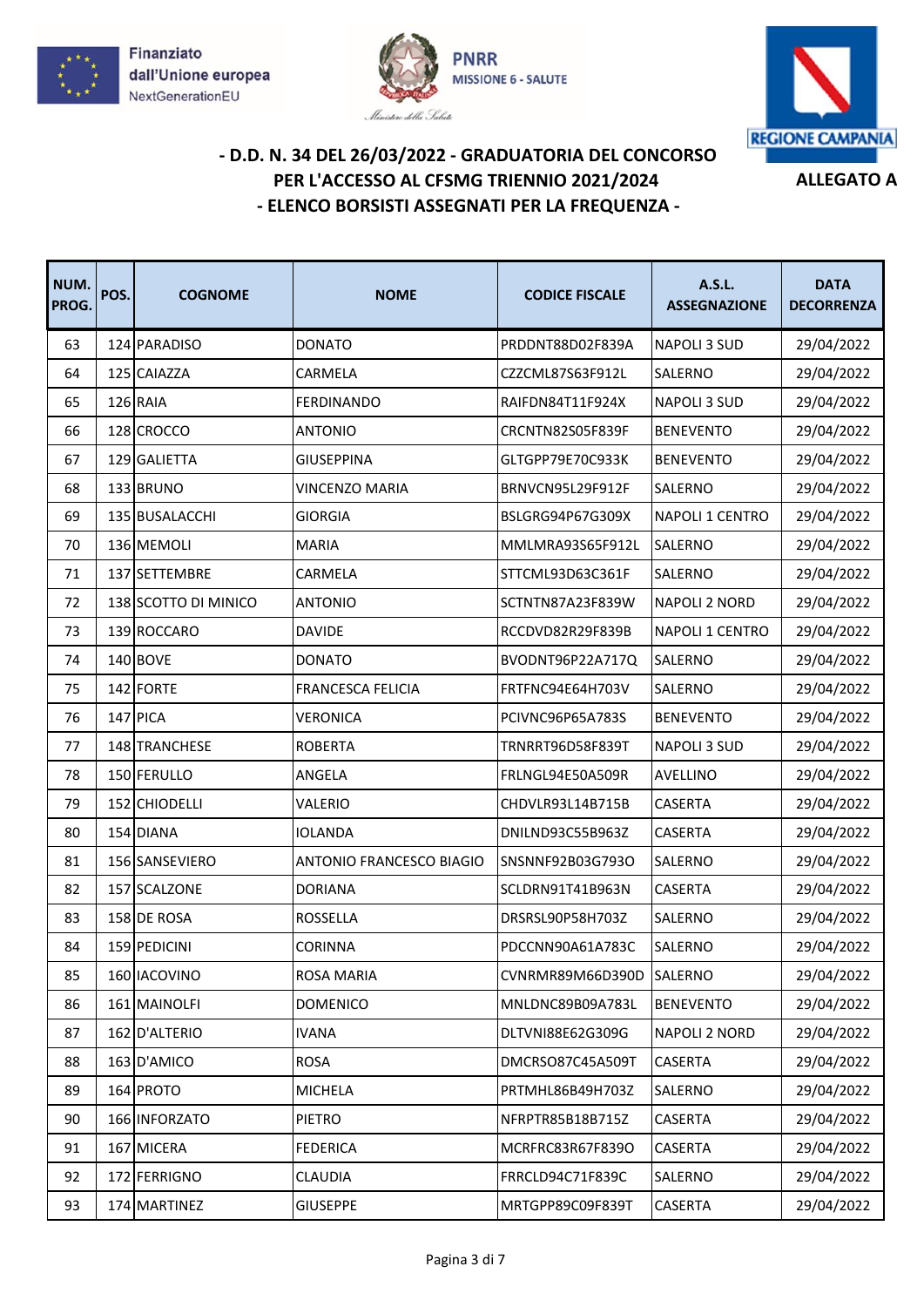





| NUM.<br>PROG. | POS. | <b>COGNOME</b>      | <b>NOME</b>            | <b>CODICE FISCALE</b> | A.S.L.<br><b>ASSEGNAZIONE</b> | <b>DATA</b><br><b>DECORRENZA</b> |
|---------------|------|---------------------|------------------------|-----------------------|-------------------------------|----------------------------------|
| 94            |      | 175 PARTUCCI        | <b>ANNA SILVIA</b>     | PRTNSL87S46F924I      | <b>NAPOLI 3 SUD</b>           | 29/04/2022                       |
| 95            |      | <b>176 NUBI</b>     | <b>MARIA ROSARIA</b>   | NBUMRS84C58A512Q      | <b>CASERTA</b>                | 29/04/2022                       |
| 96            |      | 180 DE ANGELIS      | <b>FRANCESCA</b>       | DNGFNC95D69A717B      | SALERNO                       | 29/04/2022                       |
| 97            |      | 183 DIANA           | <b>GIUDITTA</b>        | DNIGTT93P69B963L      | CASERTA                       | 29/04/2022                       |
| 98            |      | 185 FIORILLO        | <b>ERNESTO</b>         | FRLRST90D24B963A      | CASERTA                       | 29/04/2022                       |
| 99            |      | 186 GRIMALDI        | <b>GIANMARCO</b>       | GRMGMR90C21G230E      | SALERNO                       | 29/04/2022                       |
| 100           |      | 188 SCHETTINO       | <b>MARIA GABRIELLA</b> | SCHMGB88T58A091E      | SALERNO                       | 29/04/2022                       |
| 101           |      | 189 DALESSIO        | <b>DONATELLA</b>       | DLSDTL85H62I483M      | SALERNO                       | 29/04/2022                       |
| 102           |      | 190 CASAPULLA       | SAVERIO                | CSPSVR85D05B963U      | CASERTA                       | 29/04/2022                       |
| 103           |      | 191 SCOTTO DI FREGA | <b>MARIA TERESA</b>    | SCTMTR80R52F839A      | <b>NAPOLI 2 NORD</b>          | 29/04/2022                       |
| 104           |      | 192 GERARDI         | <b>GIOVANNI</b>        | GRRGNN77R08F839W      | <b>NAPOLI 1 CENTRO</b>        | 29/04/2022                       |
| 105           |      | 193 STANZIONE       | <b>FRANCESCO</b>       | STNFNC76B14C129G      | NAPOLI 3 SUD                  | 29/04/2022                       |
| 106           |      | 198 NOTARO          | <b>DEBORAH</b>         | NTRDRH94D53A509N      | SALERNO                       | 29/04/2022                       |
| 107           |      | 200 NAPOLITANO      | <b>ISABELLA</b>        | NPLSLL92S57F839V      | NAPOLI 1 CENTRO               | 29/04/2022                       |
| 108           |      | 201 DE CRISTOFANO   | LUISA                  | DCRLSU87C44F839W      | NAPOLI 1 CENTRO               | 29/04/2022                       |
| 109           |      | 202 CESTARI         | <b>MICHELE</b>         | CSTMHL78R16G793J      | SALERNO                       | 29/04/2022                       |
| 110           |      | 203 NOTARO          | <b>MARIA</b>           | NTRMRA97E51F839B      | NAPOLI 3 SUD                  | 29/04/2022                       |
| 111           |      | 204 COPPOLA         | <b>GIORGIO MARIA</b>   | CPPGGM96M13A509N      | SALERNO                       | 29/04/2022                       |
| 112           |      | 206 CANTORE         | <b>ANTONIO</b>         | CNTNTN96A23I438S      | NAPOLI 3 SUD                  | 29/04/2022                       |
| 113           |      | 207 GIOIA           | RAFFAELE               | GIORFL94E18F839V      | <b>NAPOLI 2 NORD</b>          | 29/04/2022                       |
| 114           |      | 208 LANDOLFI        | <b>ELEONORA</b>        | LNDLNR92C63B963S      | CASERTA                       | 29/04/2022                       |
| 115           |      | 209 FALCO           | <b>FRANCESCO</b>       | FLCFNC91B22A509P      | AVELLINO                      | 29/04/2022                       |
| 116           |      | 210 FALANGA         | <b>CHIARA</b>          | FLNCHR89L50F839K      | <b>NAPOLI 1 CENTRO</b>        | 29/04/2022                       |
| 117           |      | 211 TADDEO          | ALESSANDRA             | TDDLSN88L46B885V      | NAPOLI 1 CENTRO               | 29/04/2022                       |
| 118           |      | 212 SCOTTI          | <b>NADIA</b>           | SCTNDA85B41F839U      | NAPOLI 3 SUD                  | 29/04/2022                       |
| 119           |      | 213 VITALE          | <b>ROSALBA</b>         | VTLRLB82E56F839X      | CASERTA                       | 29/04/2022                       |
| 120           |      | 214 FERRARA         | <b>VINCENZO</b>        | FRRVCN79L03H703P      | SALERNO                       | 29/04/2022                       |
| 121           |      | 219 AVALLONE        | <b>MARTINA</b>         | VLLMTN94E44E919C      | NAPOLI 1 CENTRO               | 29/04/2022                       |
| 122           |      | 220 BRACALE         | <b>FEDERICA</b>        | BRCFRC93P42F839R      | <b>NAPOLI 2 NORD</b>          | 29/04/2022                       |
| 123           |      | 222 SCHINARDI       | ELISA                  | SCHLSE92L56B354X      | SALERNO                       | 29/04/2022                       |
| 124           |      | 223 AMBROSINO       | ARMANDO                | MBRRND87A18D708X      | <b>CASERTA</b>                | 29/04/2022                       |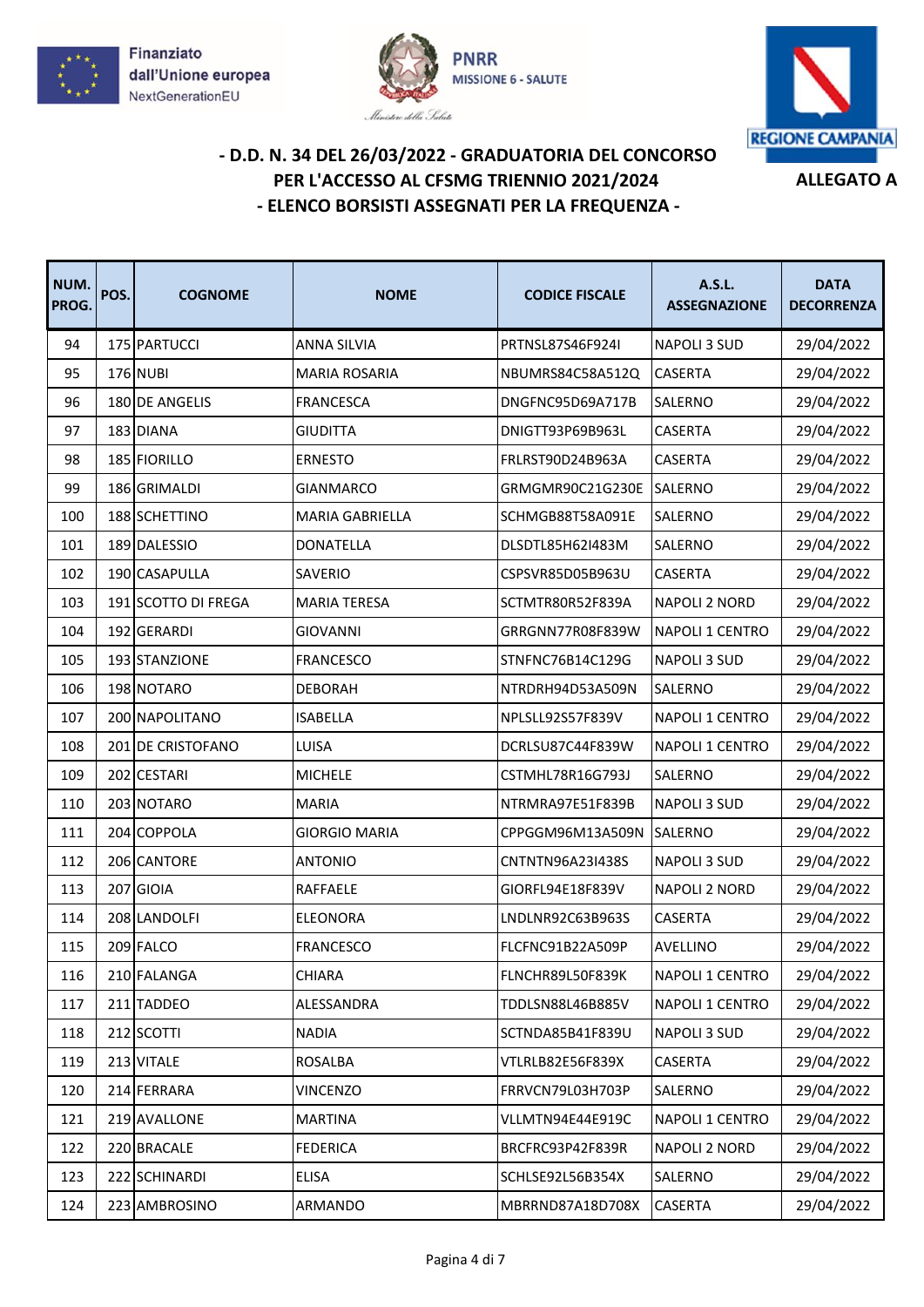





| NUM.<br>PROG. | POS. | <b>COGNOME</b>  | <b>NOME</b>           | <b>CODICE FISCALE</b>   | A.S.L.<br><b>ASSEGNAZIONE</b> | <b>DATA</b><br><b>DECORRENZA</b> |
|---------------|------|-----------------|-----------------------|-------------------------|-------------------------------|----------------------------------|
| 125           |      | 224 ALMA        | MARCELLO              | LMAMCL85R14B963S        | CASERTA                       | 29/04/2022                       |
| 126           |      | 225 DE CICCO    | <b>ANTONIO</b>        | DCCNTN84T03F839Q        | <b>NAPOLI 2 NORD</b>          | 29/04/2022                       |
| 127           |      | 227 SUPINO      | <b>GAETANO</b>        | SPNGTN73B08H703U        | SALERNO                       | 29/04/2022                       |
| 128           |      | 231 BALESTRIERI | <b>MARIKA</b>         | BLSMRK94R44E131C        | <b>NAPOLI 3 SUD</b>           | 29/04/2022                       |
| 129           |      | 232 D'AMBROSIO  | LUDOVICA              | DMBLVC94C45G793Y        | <b>SALERNO</b>                | 29/04/2022                       |
| 130           |      | 233 SILVESTRO   | ARMANDO               | SLVRND92S03F839H        | NAPOLI 3 SUD                  | 29/04/2022                       |
| 131           |      | 234 FERRARA     | <b>MARIA CONCETTA</b> | <b>FRRMCN92R67F839O</b> | <b>NAPOLI 2 NORD</b>          | 29/04/2022                       |
| 132           |      | 238 FRUTTALDO   | <b>ROSARIA</b>        | <b>FRTRSR84H58F839U</b> | <b>NAPOLI 2 NORD</b>          | 29/04/2022                       |
| 133           |      | 241 COGLIANO    | GRAZIELLA             | CGLGZL75E71B963Y        | <b>BENEVENTO</b>              | 29/04/2022                       |
| 134           |      | 243 ROBERTO     | FRANCESCA MARIA       | RBRFNC95P60F839Y        | CASERTA                       | 29/04/2022                       |
| 135           |      | 244 PERES       | <b>FLAVIA</b>         | PRSFLV94T61F839Z        | <b>NAPOLI 1 CENTRO</b>        | 29/04/2022                       |
| 136           |      | 245 PAONE       | <b>ALFONSO</b>        | PNALNS94C26A399U        | <b>AVELLINO</b>               | 29/04/2022                       |
| 137           |      | 246 COPPOLA     | <b>ELISABETTA</b>     | CPPLBT94B57M289Q        | NAPOLI 3 SUD                  | 29/04/2022                       |
| 138           |      | 248 SERAO       | <b>FEDERICA</b>       | SREFRC88H48B963Z        | CASERTA                       | 29/04/2022                       |
| 139           |      | 249 DI PERNA    | VINCENZA              | DPRVCN87S49C495J        | SALERNO                       | 29/04/2022                       |
| 140           |      | 250 FERRARA     | <b>FEDERICA</b>       | FRRFRC83T67H703N        | SALERNO                       | 29/04/2022                       |
| 141           |      | 252 SPINA       | <b>FABIANA</b>        | SPNFBN79C52F839Y        | NAPOLI 1 CENTRO               | 29/04/2022                       |
| 142           |      | 255 CASTALDI    | GRAZIELLA             | CSTGZL73P48E329B        | <b>NAPOLI 1 CENTRO</b>        | 29/04/2022                       |
| 143           |      | 258 ALLOCCA     | <b>ELISA</b>          | LLCLSE92D45A509Y        | NAPOLI 3 SUD                  | 29/04/2022                       |
| 144           |      | 260 BOVE        | <b>VIRGILIA</b>       | BVOVGL91D51L259Z        | NAPOLI 1 CENTRO               | 29/04/2022                       |
| 145           |      | 261 MUGNOLO     | ALESSANDRA            | MGNLSN90L58A024L        | <b>NAPOLI 1 CENTRO</b>        | 29/04/2022                       |
| 146           |      | 262 BARBARO     | <b>ROBERTO</b>        | BRBRRT90E14F912D        | SALERNO                       | 29/04/2022                       |
| 147           |      | 264 PETRAROLI   | <b>MATILDE</b>        | PTRMLD78M52F839U        | NAPOLI 3 SUD                  | 29/04/2022                       |
| 148           |      | 265 CURIA       | <b>ROSANNA</b>        | CRURNN73M54D086L        | AVELLINO                      | 29/04/2022                       |
| 149           |      | 267 VALLETTA    | <b>FRANCESCA</b>      | VLLFNC95H66I234L        | CASERTA                       | 29/04/2022                       |
| 150           |      | 270 ESPOSITO    | DANIELE               | SPSDNL93C10L845V        | NAPOLI 3 SUD                  | 29/04/2022                       |
| 151           |      | 272 PASQUALE    | <b>FRANCESCA</b>      | PSQFNC90H66F839F        | NAPOLI 1 CENTRO               | 29/04/2022                       |
| 152           |      | 273 SCUOTTO     | <b>STEFANO</b>        | SCTSFN87D10F839Z        | NAPOLI 1 CENTRO               | 29/04/2022                       |
| 153           |      | 274 PAGLIARULO  | VALENTINA             | PGLVNT82P58F839N        | <b>NAPOLI 2 NORD</b>          | 29/04/2022                       |
| 154           |      | 275 FALANGA     | COSTANZA              | FLNCTN65R44G190A        | NAPOLI 1 CENTRO               | 29/04/2022                       |
| 155           |      | 276 SERAO       | <b>DILETTA</b>        | SREDTT95R44B963A        | CASERTA                       | 29/04/2022                       |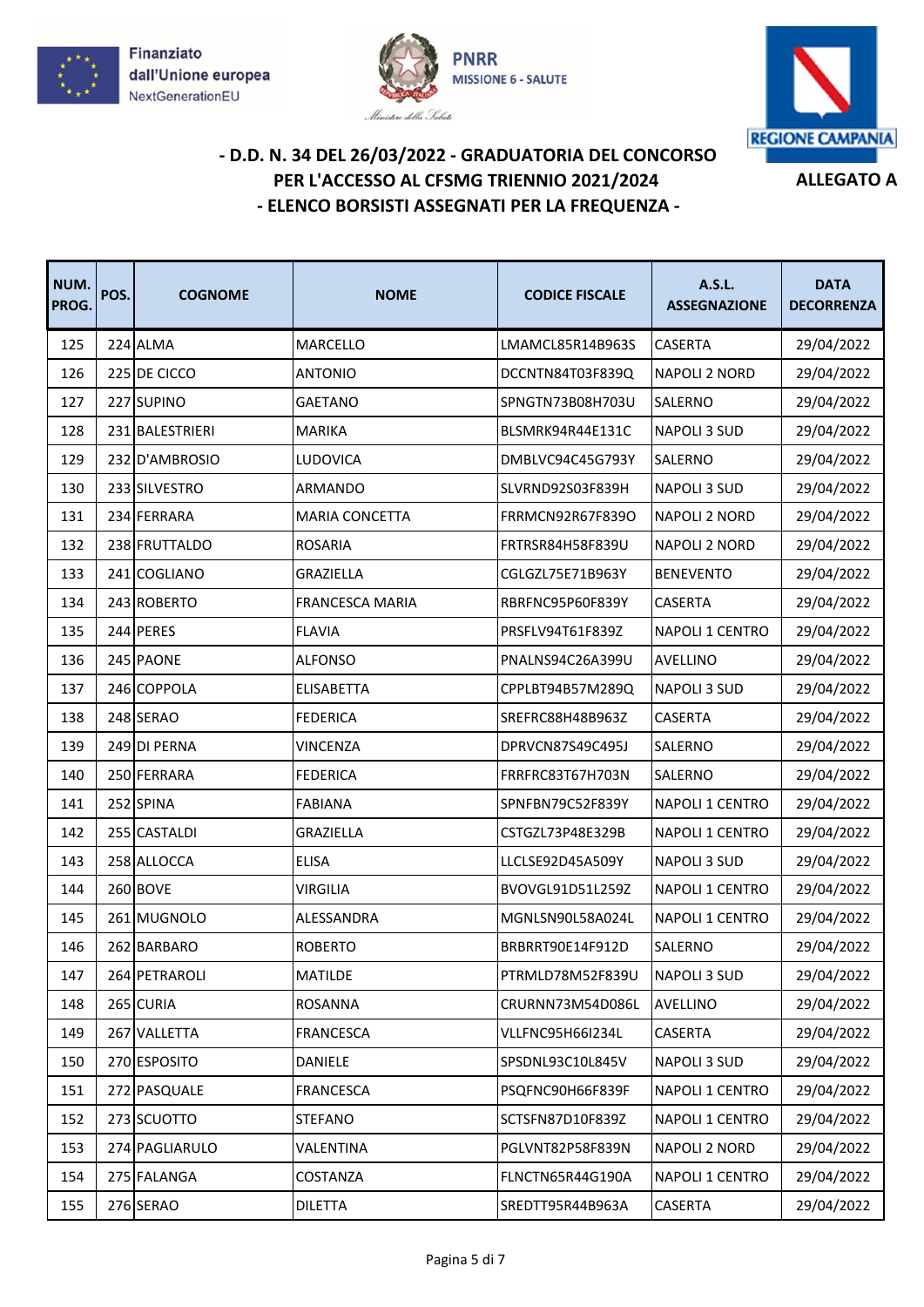





| NUM.<br>PROG. | POS. | <b>COGNOME</b>           | <b>NOME</b>           | <b>CODICE FISCALE</b> | A.S.L.<br><b>ASSEGNAZIONE</b> | <b>DATA</b><br><b>DECORRENZA</b> |
|---------------|------|--------------------------|-----------------------|-----------------------|-------------------------------|----------------------------------|
| 156           |      | 279 DENZA                | LAURA CRISTIANA       | DNZLCR92T68A717R      | SALERNO                       | 29/04/2022                       |
| 157           |      | 281 ORABONA              | <b>ROSA</b>           | RBNRSO88M61G190J      | SALERNO                       | 29/04/2022                       |
| 158           |      | 282 SCHETTINO            | <b>MARIA GIOVANNA</b> | SCHMGV88C68A881H      | <b>AVELLINO</b>               | 29/04/2022                       |
| 159           |      | 285 PELOSI               | CARMINE               | PLSCMN82M12A399L      | <b>SALERNO</b>                | 29/04/2022                       |
| 160           |      | 288 CORONELLA            | <b>FORTUNA</b>        | CRNFTN93C56A512M      | CASERTA                       | 29/04/2022                       |
| 161           |      | 290 SILVESTRO            | AMALIA                | SLVMLA91C60F839B      | <b>NAPOLI 2 NORD</b>          | 29/04/2022                       |
| 162           |      | 291 CARDANO              | <b>FLORA</b>          | CRDFLR89L48F839C      | <b>NAPOLI 1 CENTRO</b>        | 29/04/2022                       |
| 163           |      | 293 ALTEA                | <b>GIUDITTA</b>       | LTAGTT79P49A509V      | <b>NAPOLI 3 SUD</b>           | 29/04/2022                       |
| 164           |      | 294 ESPOSITO             | MANFREDO              | SPSMFR74S04G812Y      | NAPOLI 3 SUD                  | 29/04/2022                       |
| 165           |      | 295 COPPOLA              | <b>CARLO MARIA</b>    | CPPCLM95A05A509L      | SALERNO                       | 29/04/2022                       |
| 166           |      | 296 CERRA                | <b>ROSA</b>           | CRRRSO94D61H703M      | <b>SALERNO</b>                | 29/04/2022                       |
| 167           |      | 298 MAURO                | PAOLINO               | MRAPLN90R11I073R      | <b>NAPOLI 2 NORD</b>          | 29/04/2022                       |
| 168           |      | 300 MENDELYUK            | <b>IRYNA</b>          | MNDRYN72A53Z138P      | NAPOLI 1 CENTRO               | 29/04/2022                       |
| 169           |      | 304 MAFFIA               | <b>VITTORIA</b>       | MFFVTR81T50E473Z      | SALERNO                       | 29/04/2022                       |
| 170           |      | 305 PAPA                 | <b>ANNA RITA</b>      | PPANRT74C69B963R      | CASERTA                       | 29/04/2022                       |
| 171           |      | 308 DE SIMONE            | <b>BENIAMINO</b>      | DSMBMN95L16I483X      | NAPOLI 1 CENTRO               | 29/04/2022                       |
| 172           |      | 309 ALTOBELLI            | <b>JESSICA</b>        | LTBJSC94P64H703Q      | SALERNO                       | 29/04/2022                       |
| 173           |      | 310 DE ANGELIS           | <b>ALBERICO</b>       | DNGLRC93R20F839J      | <b>CASERTA</b>                | 29/04/2022                       |
| 174           |      | 313 RUSU                 | DANIELA               | RSUDNL76S63Z129Q      | SALERNO                       | 29/04/2022                       |
| 175           |      | 315 MARTINO              | <b>FRANCESCO</b>      | MRTFNC94H17A399R      | <b>BENEVENTO</b>              | 29/04/2022                       |
| 176           |      | 318 NICOLETTI GASPARRINI | <b>ILARIA</b>         | NCLLRI75L60H703N      | SALERNO                       | 29/04/2022                       |
| 177           |      | 322 MESSINA              | TERESA                | MSSTRS72M58B916K      | CASERTA                       | 29/04/2022                       |
| 178           |      | 323 D'AMORE              | LUCREZIA              | DMRLRZ96D56F839R      | CASERTA                       | 29/04/2022                       |
| 179           |      | 324 LANGELLA             | <b>ELISABETTA</b>     | LNGLBT88C47H931Q      | SALERNO                       | 29/04/2022                       |
| 180           |      | 325 INVERSO              | MARCO                 | NVRMRC82B10A489C      | <b>AVELLINO</b>               | 29/04/2022                       |
| 181           |      | 326 PUNZO                | <b>MARIA</b>          | PNZMRA77D70F839Q      | NAPOLI 1 CENTRO               | 29/04/2022                       |
| 182           |      | 327 CUTOLO               | <b>GIUSEPPINA</b>     | CTLGPP76D67G190R      | SALERNO                       | 29/04/2022                       |
| 183           |      | 328 BARONE               | TERESA                | BRNTRS93H68F839O      | <b>CASERTA</b>                | 29/04/2022                       |
| 184           |      | 329 CASTRO FRIAS         | ENEREIDA              | CSTNRD88R70Z516C      | SALERNO                       | 29/04/2022                       |
| 185           |      | 330 IOVINO               | <b>VINCENZO</b>       | VNIVCN87H08G190D      | SALERNO                       | 29/04/2022                       |
| 186           |      | 331 GUARINO              | <b>MARIO</b>          | GRNMRA77C21F839V      | NAPOLI 1 CENTRO               | 29/04/2022                       |